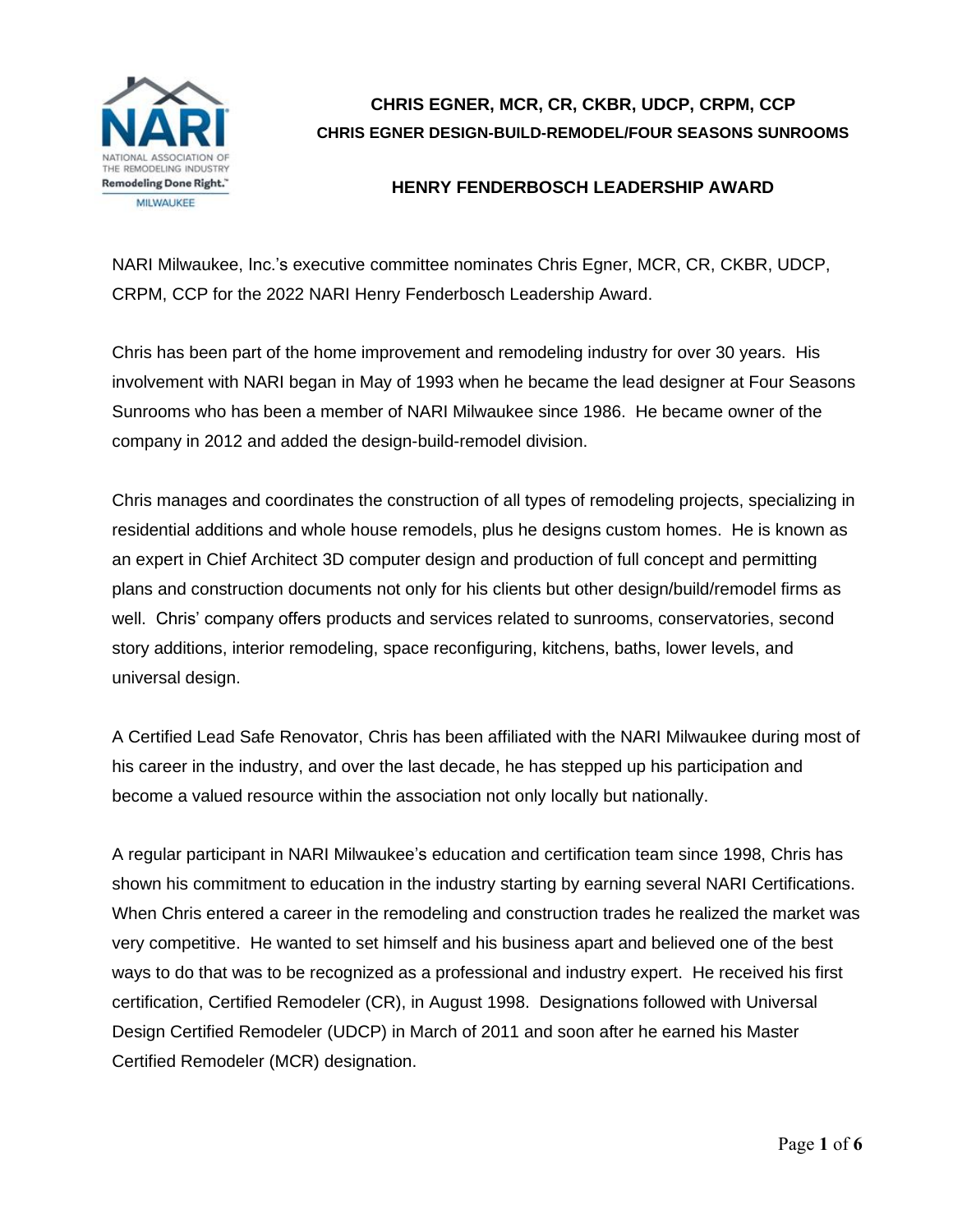As a believer in continuing education his certifications didn't stop. In fall of 2013 he earned the Certified Remodeler Project Manager (CRPM) designation and Certified Kitchen & Bath Remodeler (CKBR) designation in spring of 2016.

Chris was also an early member of the NARI Milwaukee remodeling trades workforce development team. He participated in speaking to youth and adults about career opportunities in the home improvement and remodeling industry.

In 2013 through the spring of 2014, Chris served as the chair of the website redesign task force. The task force was comprised of members from several association work teams, and Chris ably led them through the process of identifying what would be incorporated into the new site. Under Chris' leadership, the group developed the wish list of site attributes and coordinated the RFP process and eventually delivering a new website to the membership.

For the last half of 2014 and all of 2015, Chris served as the chairperson of the association's marketing committee, coordinating the promotional efforts to keep NARI Milwaukee and its members at the forefront for those looking for a home improvement and remodeling contractor. In this role, Chris served as a spokesperson for the chapter, handling media interviews with aplomb. In 2015, Chris worked closely with our marketing agency specifically on new radio commercials promoting the association and certified professionals.

Chris regularly served as a panelist at NARI Milwaukee consumer education seminars and he is a frequent guest on the area's "Remodeling Show" and "The NARI Home Improvement Show" radio programs. He has been a featured speaker at local home shows and as a participant in the "Ask a NARI Certified Professional" booth at NARI Milwaukee consumer shows.

Chris has served on every NARI Milwaukee work team in his tenure. He was elected to the NARI Milwaukee board of directors in 2013 and served as a director until 2015. Chris was elected to serve as the association's treasurer beginning in January 2016 followed by vice president and president in 2018. Chris was an attendee of NARI National semi-annual business meetings 2012 to 2015 and attended serving as a chapter delegate 2016 to 2019.

During this time, Chris also served nationally on the education and certification, government affairs, strategic planning, workforce development, bylaws & ethics and chair of finance committee. As the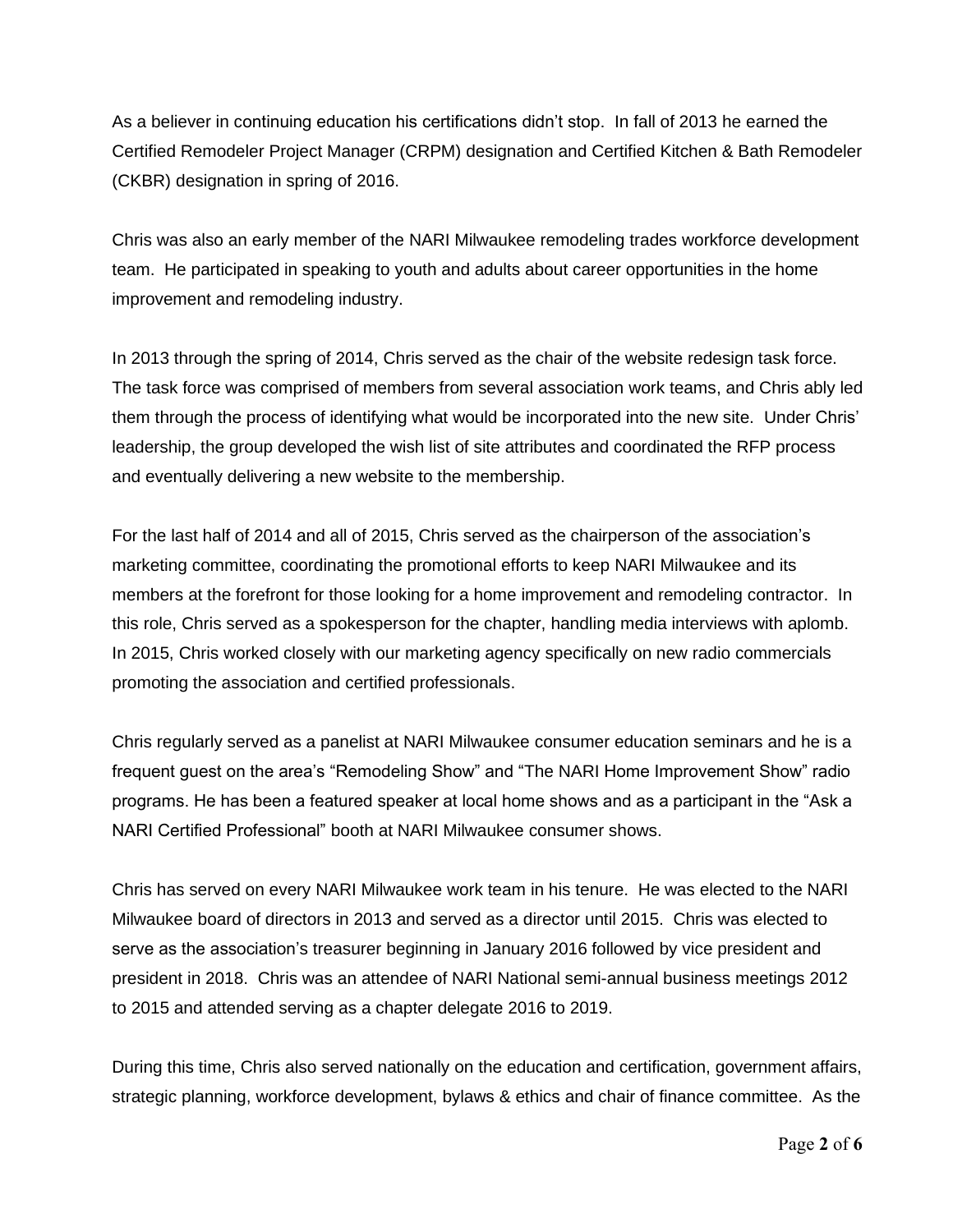finance chair he also served on the board of directors. Chris has been part of the NARI education and certification committee and worked to re-write the CLC, CR and CKBR study manuals. Chris also served as a Contractor of the Year (CotY) judge for several years.

As Chris moved to immediate past president of NARI Milwaukee, his wasn't done with his passion, dedication and desire for success of NARI and the remodeling industry. Chris took the knowledge, skills and experience gained from involvement and leadership of the largest chapter of NARI and residing on numerous national committees and taskforces to the next level. In April 2019, Chris was elected secretary of NARI and now an officer and member of the executive leadership.

Chris has proceeded to hold national office of treasurer; president elect and unexpectedly in September of 2021 voted to interim president at the step down of the current president taking a medical leave. Between 2019 and September 2021 Chris not only represented NARI in leadership around the country, as a board member and member of the executive team, but also further served on the bylaws and ethics, membership, marketing, finance and audit and awards committees; certification and chapter standards boards, and the budget task force. With his interim president role now serving on the chapter executive forum and chapter presidents forum.

The 2020 pandemic hit NARI chapter affiliates hard with state shutdowns and safer at home mandates. The financial stress and overall hardship at the chapter levels created a few chapters to have unprecedented negative reaction towards NARI. A couple chapters revolted over a scheduled dues increase, a leadership system that has worked for over 60 years they now felt was not fairly representing the members, and what they considered a lack of a long-term strategic plan to which was publicly available. Further, they felt chapters were not being valued or recognized for their role in the association. The revolt spearheaded by one chapter and greatly supported by five others created immense stress on the national office, national volunteer leaders, the other approximate 35 chapters and volunteers across the country. Chris and the rest of the executive team were meeting continuously to address the allegations and public relations nightmare.

As much as the association's national board tried to make amends, nothing they did was satisfying the few. Chris was part of the Board of Directors to make the hardest decision to terminate its chapter agreement with one chapter for an inability on the part of chapter leadership to maintain a positive and productive working relationship with NARI National. A day no one ever thought would come. After that, the supporting other five chapters one by one terminated their own relationship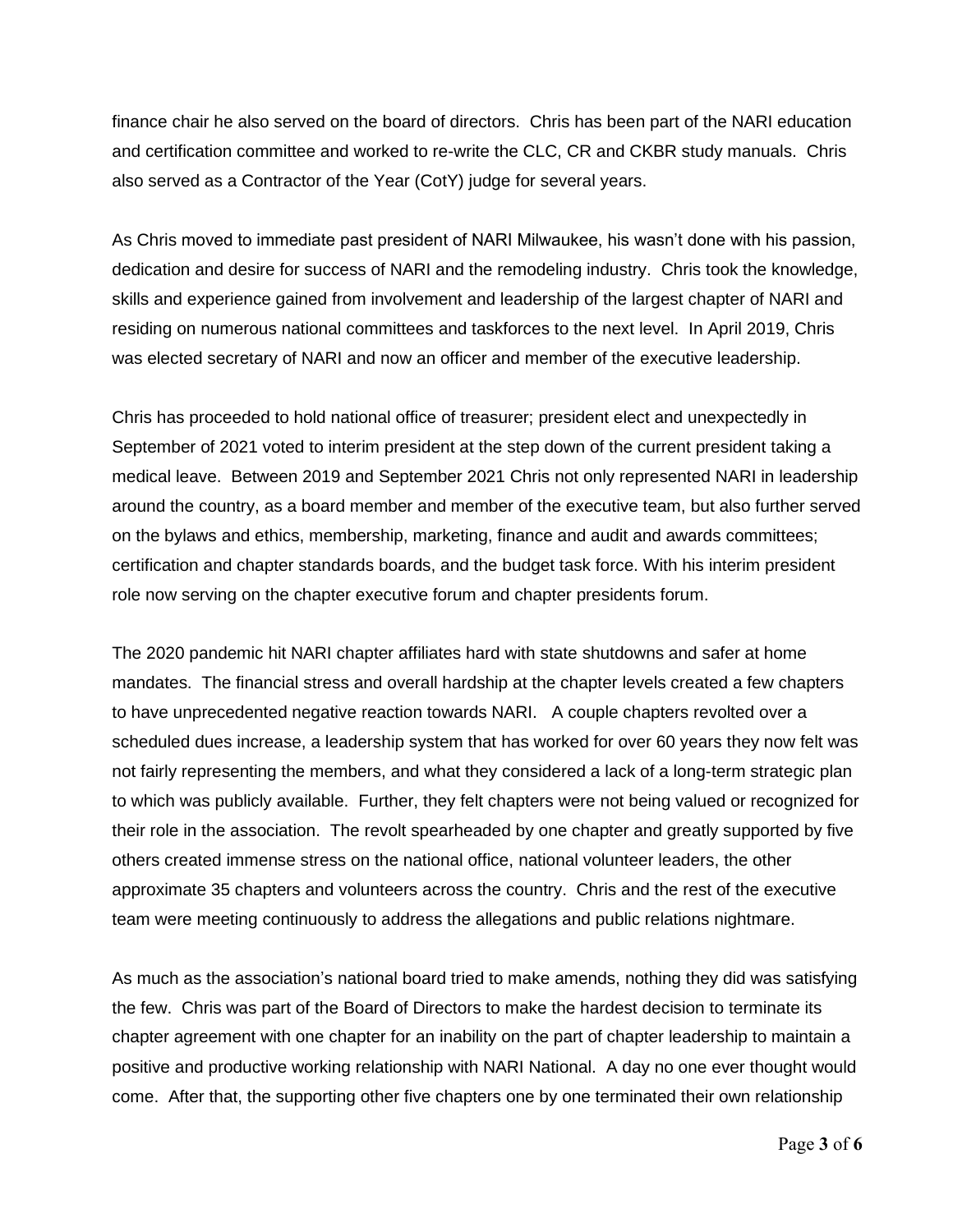with national. Some of these chapters had volunteers in national leadership as committee chairs and seats on the board. This caused Chris and the other officers to realign chairs and onboard new board members mid-term. Chris as interim president is working tirelessly with chapter leaders, volunteer and paid, to mend relations, address concerns and eliminate possible long-term effects of a few. His efforts have started restoring levels of trust and stopped further chapters from considering disaffiliating with NARI.

In November of 2021, NARI national had a significant staff change at the resignation of the chief executive officer. The continued stress and level of responsibility on Chris as interim president wasn't ending. He assumed significant leadership responsibility of the NARI office in partnership with the newly appointed interim CEO, Elsie Iturralde, CAE. Chris is now leading a search for a new CEO. Operations at NARI needed attention and Chris has stepped up to turn a significant portion of this attention to NARI from his personal business – more so than he was already doing as interim president of the association and dealing with chapter relations. He has assured staff, chapters and members with a positive outlook.

Chris has been recognized by NARI Milwaukee through these awards:

- NARI Milwaukee Remodeler of the Year awards in various years and remodeling categories
- 2012 Certified Professional of the Year Award
- 2013 Professionalism Award
- 2013 and 2014 NARI Milwaukee President's Award
- 2014 Gordy Ziglinski "Spirit of Education" Award
- 2017 Government Affairs Award
- 2019 Marvin Johnson Meritorious Service Award

Recognized by NARI through these awards

- 2014 National Professionalism Award
- 2021 NARI CotY Regional Team Winner, Residential Landscape Design/Outdoor Living over \$250,000, Region 3 North Central
- 2021 NARI CotY National Team Winner, Residential Landscape Design/Outdoor Living over \$250,000

Chris has been, and will continue to be, a valued asset to NARI and a highly respected industry professional – nationally and locally, to the home improvement and remodeling industry, and to the community. He is an inspiration to all for his immense dedication and leadership for accomplishing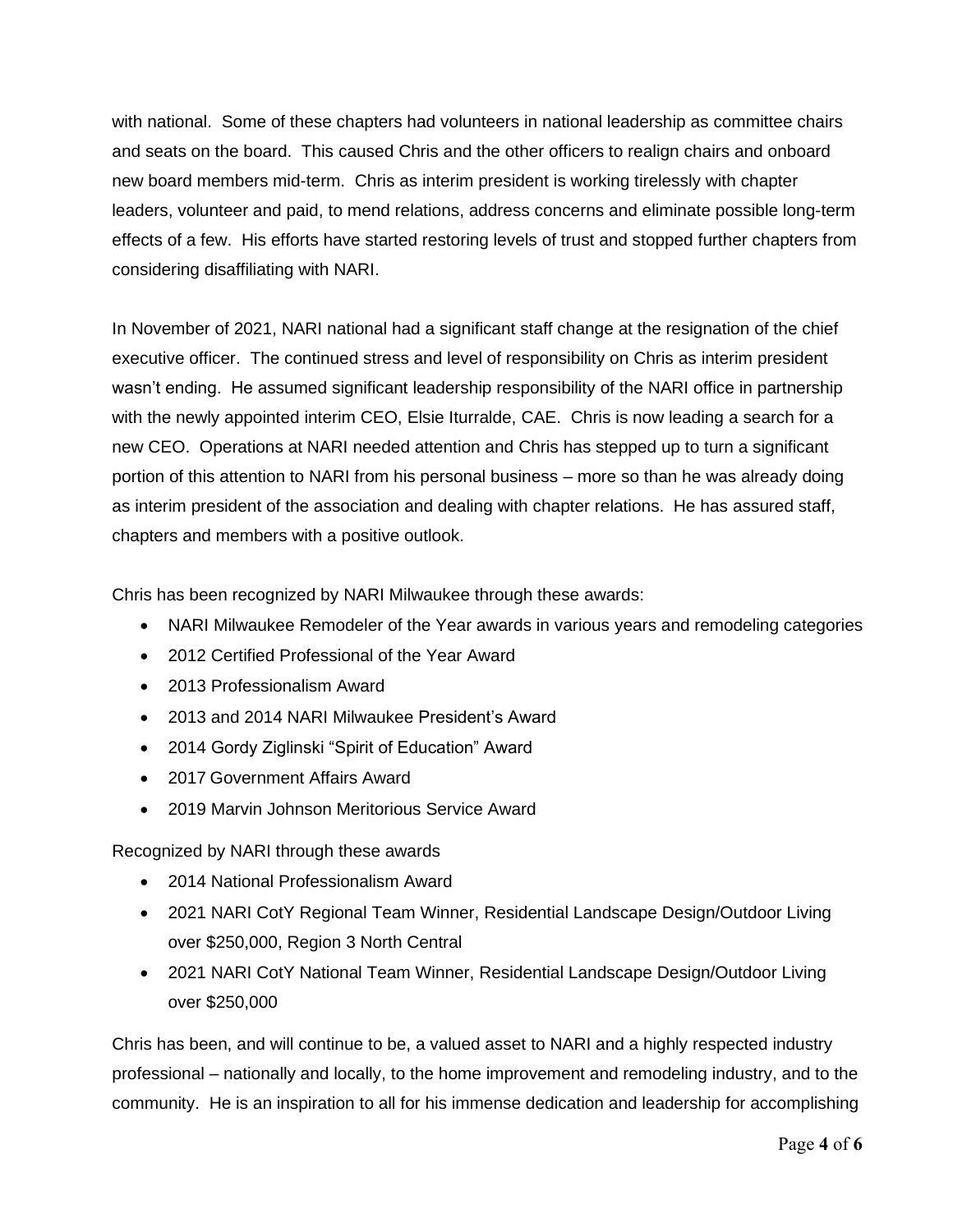these and many other efforts volunteering at the national level, engaging at the chapter level all while still running a successful design and build remodeling firm. No one goes into volunteer leadership expecting to deal with the magnitude of challenges Chris has faced, specifically over the past two years. His commitment to the association and to the industry falls into the category of 'one of a kind.' It takes an amazing level of commitment, drive and passion to do what Chris has done and will continue to do for an association in a volunteer role and do it for over 20 years. Chris would be an extremely worthy recipient of the 2022 NARI Henry Fenderbosch Leadership Award.

We ask that you consider honoring Chris Egner, MCR, CR, CKBR, UDCP, CRPM, CCP for the 2022 NARI Henry Fenderbosch Leadership Award.

Thank you for your time and consideration. The NARI Milwaukee Executive Committee

### A 2013 press release:

# **Christopher Egner Earns Milwaukee NARI Certified Professional of the Year Award**

#### By Dave Amoroso Jan. 22, 2013

The Milwaukee Chapter of the National Association of the Remodeling Industry (NARI), the area's leading home improvement and remodeling industry resource for more than 51 years, presented Christopher Egner of New Berlin, Wis., owner of Chris Egner Design-Build-Remodel/Four Seasons Sunrooms, with the association's 2012 Certified Professional of the Year Award at its annual Awards Night held Fr., Jan. 18, at The InterContinental Hotel in Milwaukee, Wis.

The Certified Professional of the Year Award recognizes a person who's been a Certified Professional for at least three years and has continued to excel in the field, while sharing professional experience and expertise with other association members.

Egner earned his Certified Remodeler designation in 1998 and achieved Universal Design Certified Remodeler status through NARI in March of 2011. Later that year, he received the Master Certified Remodeler (MCR) designation through NARI, which recognizes NARI Certified Remodelers (CRs) who have stood the test of time and continue to be successful in the remodeling industry. MCRs have demonstrated commitment to the remodeling industry through support of their local NARI chapter, NARI National, and/or their local community and have consistently upheld the "NARI Code of Ethics."

In addition to owning the company, Egner serves as its Lead Designer. Known for 3D computer design and production of full working plans and construction documents, he manages and coordinates the construction of all types of remodeling projects, specializing in residential additions and whole house remodels, plus he designs custom homes.

A regular participant in Milwaukee/NARI's Education Committee since 1998, Egner regularly serves as a panelist at Milwaukee/NARI consumer education seminars and consumer home repair television shows. He has been a frequent